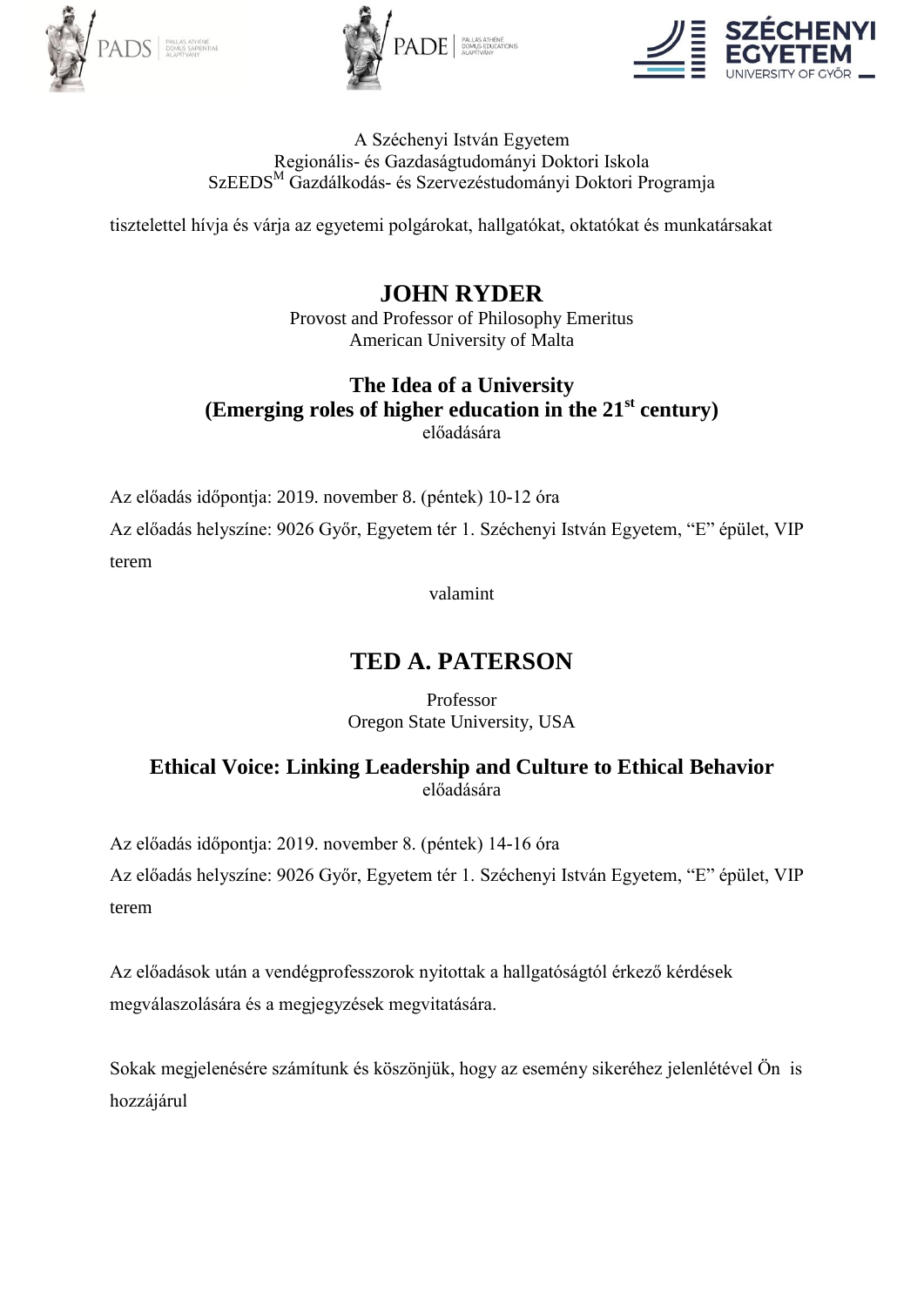





#### Széchenyi István University Doctoral School of Regional Sciences and Business Administration SzEEDSM Doctoral Program in Transdisciplinarity and Management

Students and colleagues are kindly invited to

a lecture by

# **JOHN RYDER**

Provost and Professor of Philosophy Emeritus American University of Malta

## **The Idea of a University (Emerging roles of higher education in the 21st century)**

Time: Friday, November  $8^{th}$ , 10:00 – 12:00

Venue: Egyetem square 1., Győr-HUN, 9026, Széchenyi University, "E" building, VIP room

and

## **TED A. PATERSON**

Professor Oregon State University, USA

## **Ethical Voice: Linking Leadership and Culture to Ethical Behavior**

Time: Friday, November  $8^{th}$ , 14:00 – 16:00

Venue: Egyetem square 1., Győr-HUN, 9026, Széchenyi University, "E" building, VIP room

Our visiting professors are open to questions and discussions after their presentations.

We appreciate your presence and contribution to a successful intellectual event.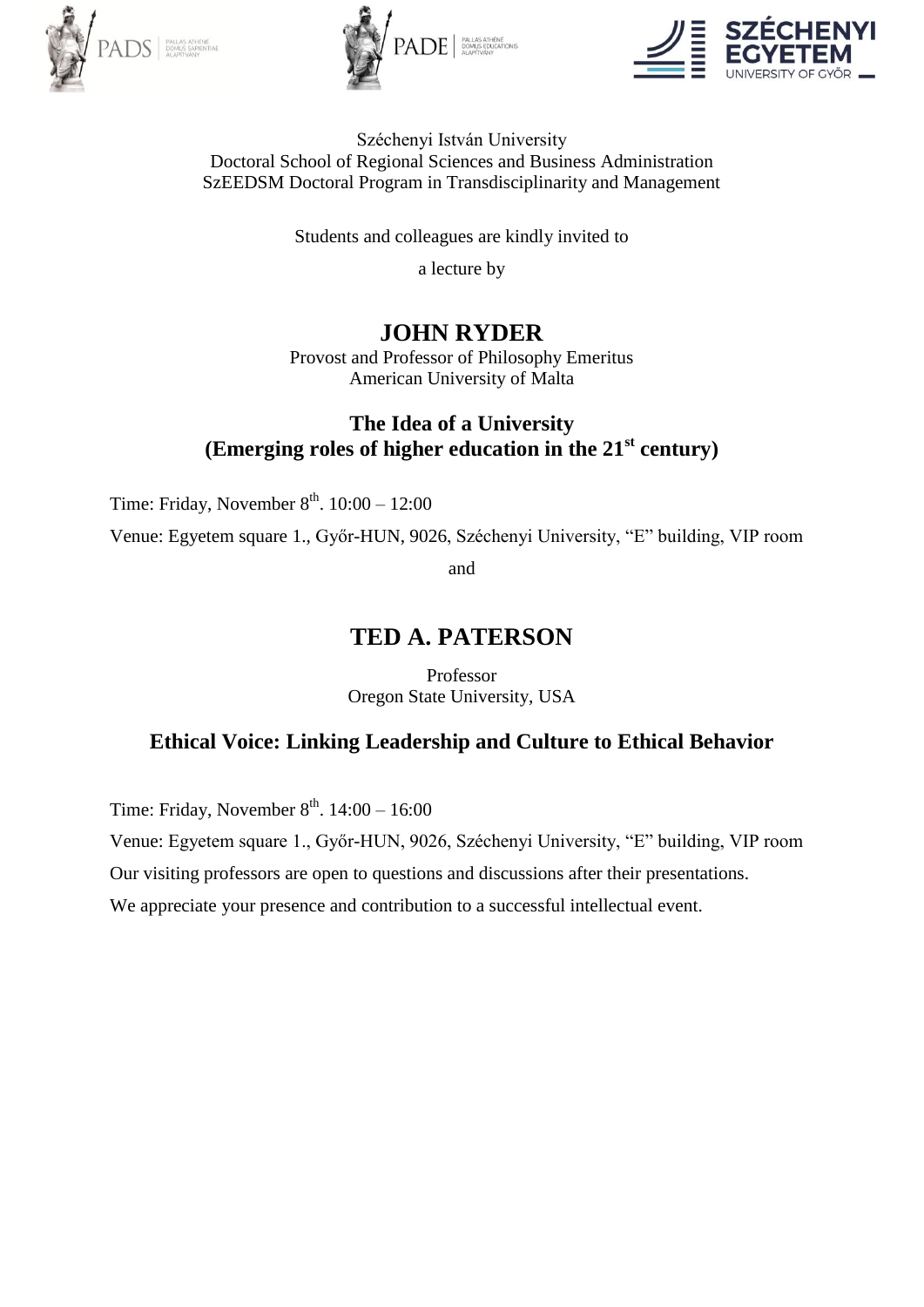





## **PRESENTATIONS**

**John Ryder: The Idea of a University (with Apologies to John Henry Cardinal Newman)** Cardinal Newman wrote his famous book in the late 1850s, and in it he argued that a university's primary function is to engage matters of intellectual import and to inquire after the truth. More recently, universities have been called upon to advance other goals, differing from person to person and place to place. Now, universities are being asked, among other things: to prepare students for careers, ideally high-paying careers; to prepare workers to fill available jobs; to prepare leaders; to provide business whatever labor and research it needs, or thinks it needs; to advance national interests; to improve the economies of their localities; to help people adjust their skills to changing economies; to raise money; to behave like businesses; to achieve high standings in international rankings; to preserve a cultural heritage; to prepare specialists; to prepare well-rounded individuals; to win basketball and football games; and sometimes, to educate. In addition, and again the details differ from place to place, accrediting bodies – usually attached to a Ministry of Education, though in the US they are non-governmental groups – insist on their own standards, and universities are required to meet them in order to achieve or retain accreditation. It seems nearly impossible for any institution to do all or even most of this well, so it is time to think again about the idea of a university.

### **Ted Paterson: Ethical Voice: Linking Leadership and Culture to Ethical Behavior**

Ethical voice is a form of expression that challenges, and seeks to change, the current behaviors, procedures and policies that are not normatively appropriate. These proactive, prosocial behaviors are crucial to avoiding future ethical failings within organizations. In a series of two studies, ethical voice is identified at the group level and also as enacted by organizational leaders. In the first study, ethical leadership is demonstrated to influence group ethical voice behaviors via ethical culture and group ethical voice efficacy. In turn, group ethical voice behaviors impact group ethical performance. In the second study, the effect of ethical leadership on follower ethicality is moderated by leader ethical voice behaviors. Taken together, these studies emphasize the importance of ethical leadership and ethical voice behaviors for establishing an organizational culture of ethics and normalizing ethical behaviors in the workplace.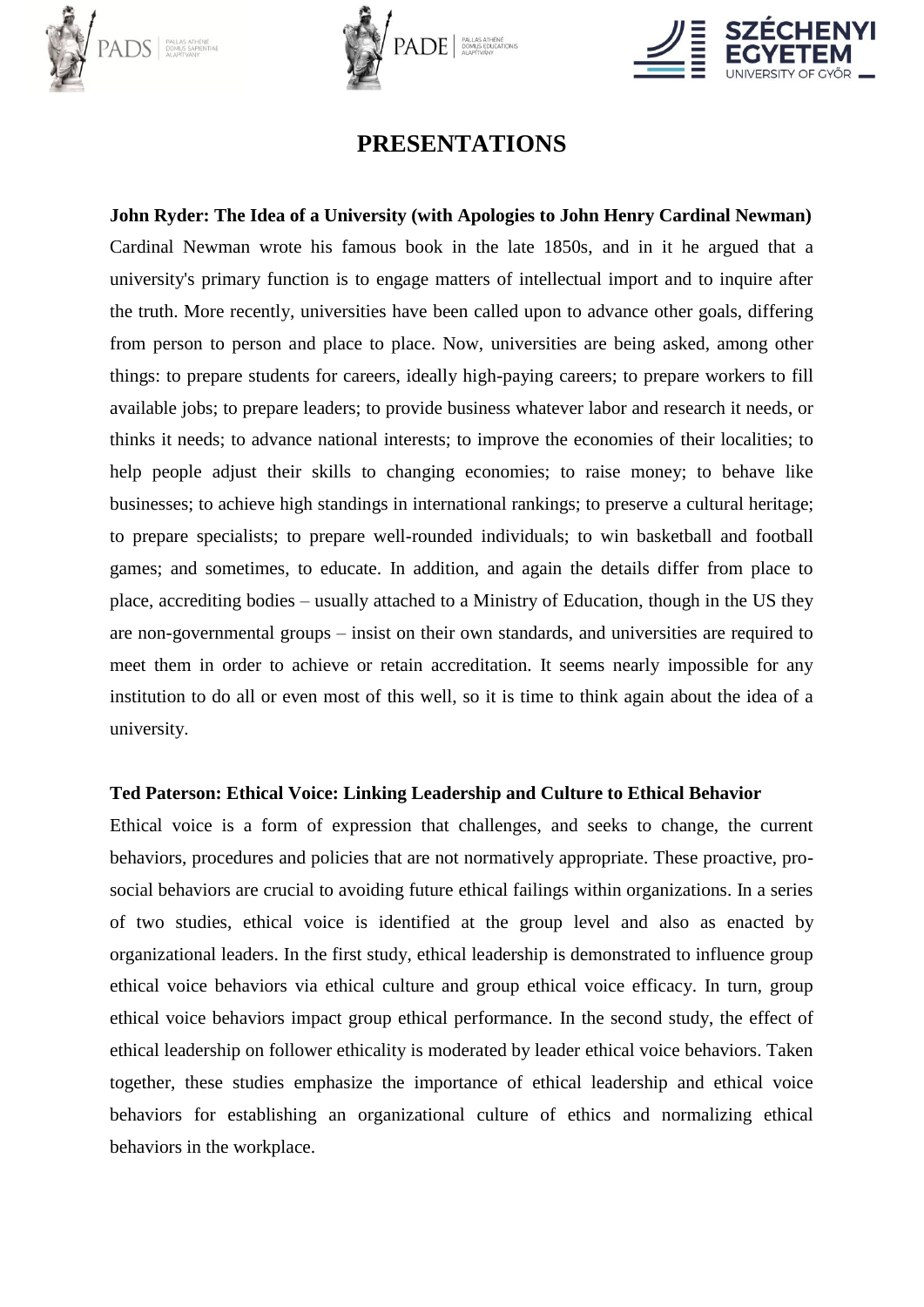





# **John Ryder**

Provost Professor Emeritus American University of Malta

### **Research Interests**

Philosophy

### **Short biography:**



**John Ryder** holds a Ph.D. in Philosophy from Stony Brook University of the State University of New York (1982), and is Provost and Professor of Philosophy Emeritus at the American University of Malta. He has served previously as Professor of Philosophy and Provost at the American University of Ras Al Khaimah, United Arab Emirates (2012-2016), Rector of Khazar University in Baku, Azerbaijan (2010-2012), and for 30 years held a range of positions at the State University of New York, from Dean of Arts and Sciences and Professor of Philosophy at SUNY Cortland to Director of the Office of International Programs and Director of the Center on Russia and the United States at the State University of New York System Administration.

Professor Ryder is the author of nearly 100 books and articles, including *Knowledge, Art, and Power: An Outline of a Theory of Experience* (2020), *The Things in Heaven and Earth: An Essay in Pragmatic Naturalism* (2013), and *Interpreting America: Russian and Soviet Studies of the History of American Thought* (1999). He is the editor of *American Philosophic Naturalism in the 20th Century* (1994), and co-editor with Armen Marsoobian of *The Blackwell Guide to American Philosophy* (2004). He is the cofounder and co-chair, with Emil Višňovský of the Slovak Academy of Sciences, of the Central European Pragmatist Forum, and he served from 2002 - 2012 as President of the Alliance of Universities for Democracy.